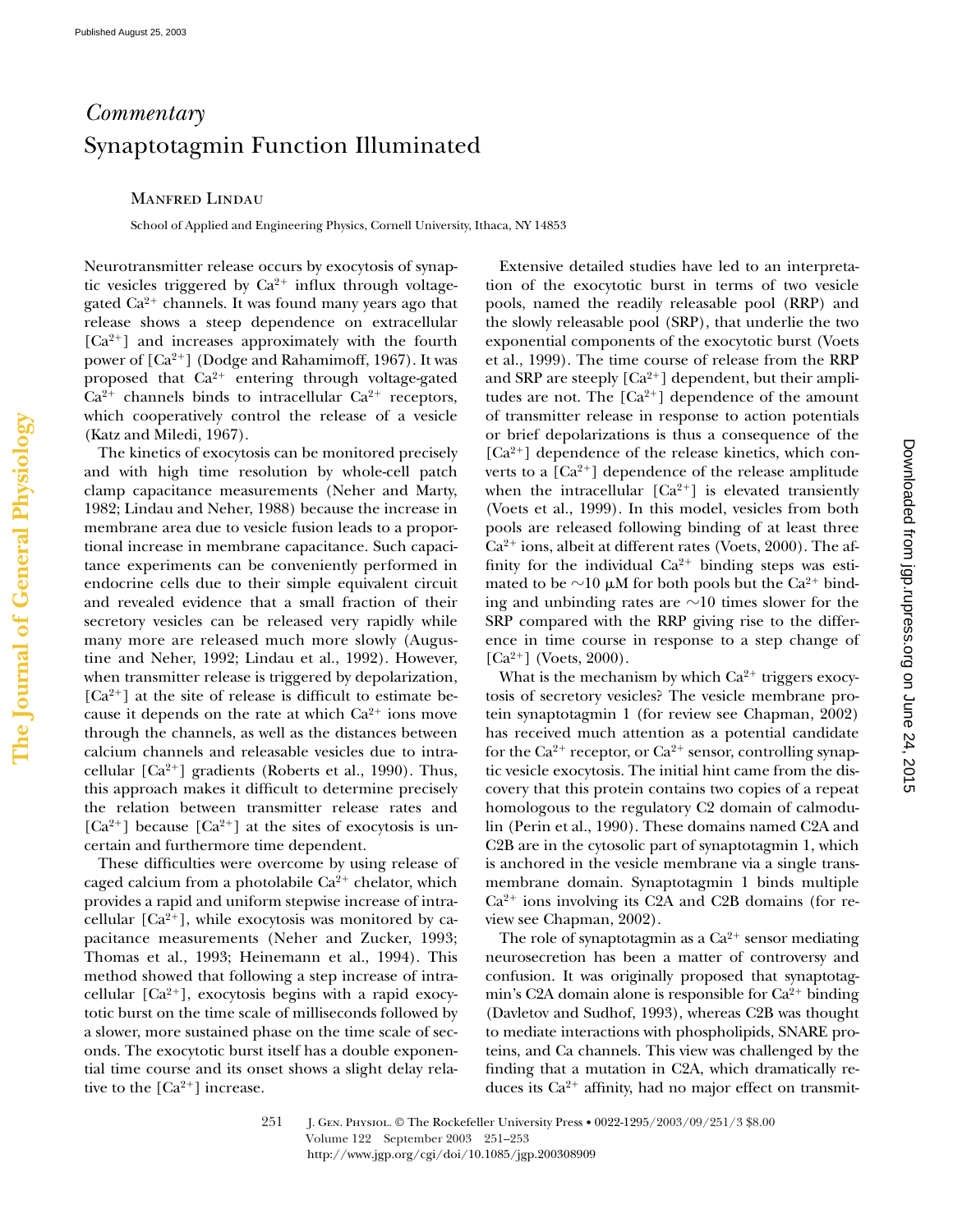**The Journal of General Physiology**

The Journal of General Physiology

ter release (Fernandez-Chacon et al., 2002; Robinson et al., 2002). It has now become evident that Ca<sup>2+</sup>-dependent activation of synaptotagmin 1 involves the double C2A/C2B domain (Fernandez-Chacon et al., 2001; Bai et al., 2002). The amazing thing about the Ca affinity of synaptotagmin is that the marked change in the  $Ca^{2+}$  affinity of the isolated C2A-domain fragment has no functional effect on transmitter release when the mutation is expressed in full-length synaptotagmin in the cell. This discrepancy recently was explained by the finding that this mutation does not change the affinity of the C2A/ C2B tandem domain fragment (Fernandez-Chacon et al., 2002). In contrast, the mutation R233Q mutation produces a small but significant change in  $Ca^{2+}$  affinity of the C2A/C2B tandem domain, which is associated with a corresponding functional shift in  $Ca^{2+}$  sensitivity of transmitter release (Fernandez-Chacon et al., 2001, and this paper).

Disruption of the synaptotagmin 1 gene in mice abolished synchronous release in hippocampal neurons, but did not affect the  $Ca^{2+}$  dependence of the remaining asynchronous release (Geppert et al., 1994). Although suggestive, this result did not clearly indicate what the function of synaptotagmin might be. Other than being the calcium sensor for the rapid release phase, the results could also be explained if disruption of synaptotagmin 1 disrupts colocalization of vesicles with calcium channels because synaptotagmin 1 also interacts with Ca channels (Charvin et al., 1997; Kim and Catterall, 1997).

These ambiguities could be eliminated using photorelease of caged  $Ca^{2+}$  such that  $[Ca^{2+}]$  is homogeneously elevated bypassing involvement of  $Ca^{2+}$  channels. Using this approach it was shown that in chromaffin cells from synaptotagmin knock-out mice the fastest release phase of vesicles in the RRP was absent, while the slower components (SRP and sustained phase) were unaffected. Accordingly, exocytotic responses to brief depolarizations were markedly reduced. In experiments with caged  $Ca^{2+}$  no  $Ca^{2+}$  gradients occur, so these results cannot be explained by disrupting colocalization of synaptic vesicles with Ca channels. Rather, it can be concluded that synaptotagmin 1 is required for the fast component of release, being either a prerequisite for existence of the RRP or the  $Ca^{2+}$  sensor governing release from this pool.

To distinguish between these two possibilities, Sørensen et al. (2003, in this issue) made use of the synaptotagmin 1 mutant R233Q that has a twofold lower Ca<sup>2+</sup> affinity than wild-type synaptotagmin 1 (Fernandez-Chacon et al., 2001). If synaptotagmin 1 were required for the existence of the RRP, then the R233Q mutant would be expected to be fully functional or to reduce the relative amplitude of release coming from the RRP. In contrast, if synaptotagmin 1 were the  $Ca^{2+}$ sensor for release from the RRP, then a shift of the

[Ca<sup>2+</sup>] dependence of the release kinetics from the RRP would be expected. The experimental results are: First, in chromaffin cells expressing the R233Q mutant both components of the exocytotic burst are present and the relative size of the SRP vs. RRP is unchanged. Secondly, at similar  $[Ca^{2+}]$  both the delay and the time constant of the fast burst component, representing release from the RRP, are increased about twofold compared with cells expressing wild-type synaptotagmin 1 (Sørensen et al., 2003, in this issue). These results provide strong evidence that synaptotagmin 1 is indeed the calcium sensor for release from the RRP rather than a molecule determining the pool size. The main finding is very clear and the conclusion is straightforward.

In accordance with the flash results, experiments where  $[Ca^{2+}]$  was gradually increased by slow photolysis  $([Ca<sup>2+</sup>]$  ramp) the secretory response in R233Q expressing cells is shifted to later times corresponding to higher Ca $^{2+}$  concentrations. Using the previously developed model to analyze the data, Sørensen et al. (2003) find that in cells expressing the R233Q mutant, the  $Ca<sup>2+</sup>$  affinity of the  $Ca<sup>2+</sup>$  sensor mediating release from the RRP is decreased twofold. Remarkably, the  $Ca^{2+}$  dependence of lipid binding of the cytosolic domain of synaptotagmin 1 shows the same shift in this synaptotagmin 1 mutant (Fernandez-Chacon et al., 2001). The analysis by Sørensen et al. (2003, in this issue) further reveals that the decrease in  $Ca^{2+}$  affinity comes from a correspondingly decreased on-rate of  $Ca^{2+}$ binding.

The R233Q mutation also affects release from the SRP. Although the authors consider the kinetic data for release from this pool to be less reliable, they suggest a similar shift of  $Ca^{2+}$  affinity. But, in the previously mentioned experiments with synaptotagmin 1 knock-out cells, the release from the RRP was absent while release from the SRP was unchanged. It appears that release from the SRP is normally mediated by another  $Ca^{2+}$ sensor, presumably another isoform of synaptotagmin with similar  $Ca^{2+}$  affinity but lower on- and off-rates for  $Ca<sup>2+</sup>$  binding (Voets, 2000). This would be consistent with the old result that asynchronous release and its [Ca<sup>2+</sup>] dependence is unchanged when synaptotagmin 1 is disrupted (Geppert et al., 1994). If or how synaptotagmin 1 or the R233Q mutant is somehow affecting or participating in release from the SRP is a matter to be solved in further work.

An unexpected result is the increase in size of both the RRP and SRP by a factor of  ${\sim}1.5{\text{--}}2$  in cells expressing the mutant synaptotagmin 1 R233Q. One possibility would be that release at resting  $[Ca^{2+}]$  is reduced in R233Q cells due to the reduced  $Ca^{2+}$  affinity. This could lead to an increase in the pool size at steady-state. The increase in the size of the SRP is comparable to the increase in the size of the RRP. At steady-state, however,